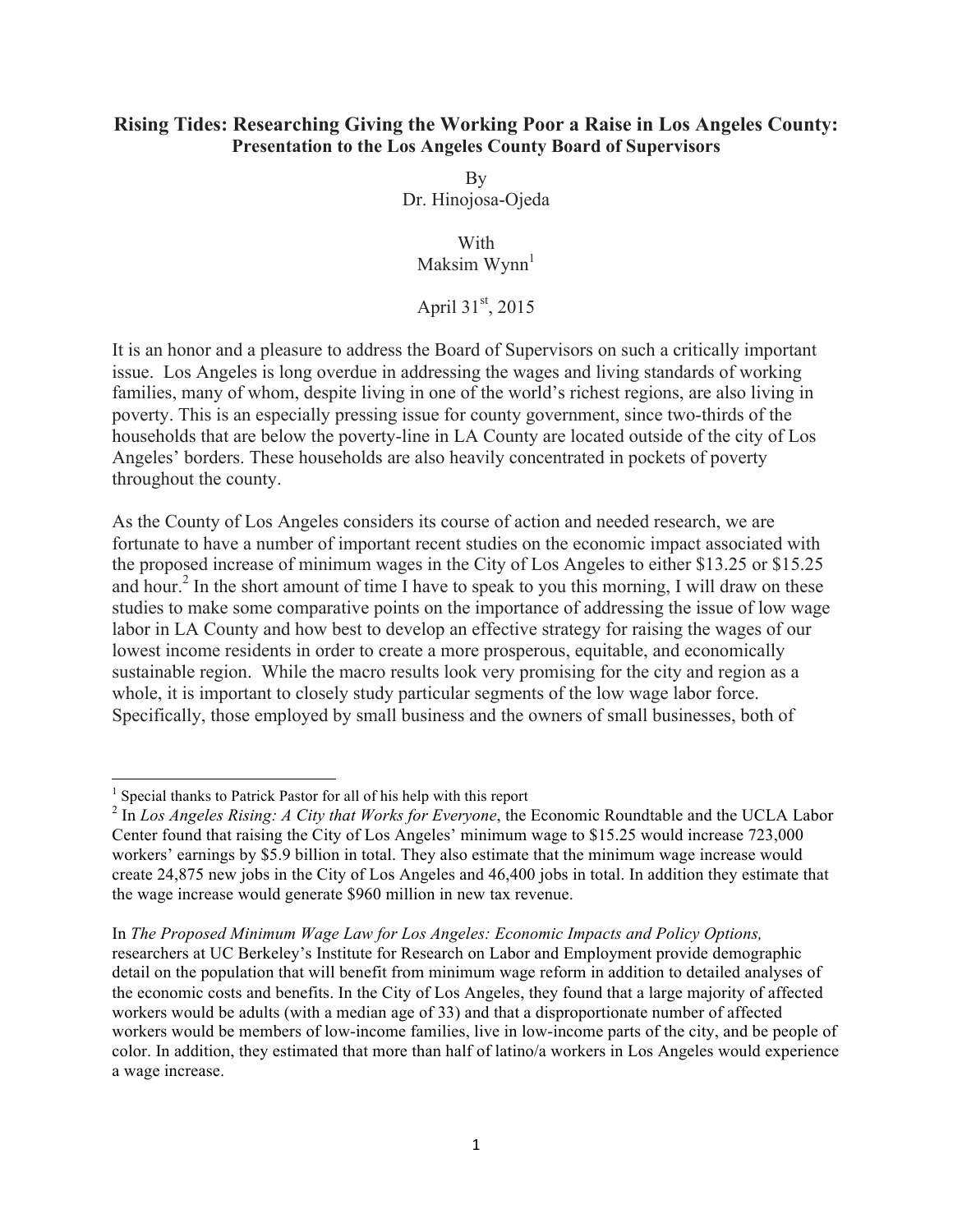whom may require special transitory assistance in order to take the most advantage of, and make the maximum contribution to, this important economic and policy initiative.

First, there is no question as to the acute need to address what has become a growing crisis of stagnant wages for low-income workers throughout LA County, including the City of LA and other municipalities. Any study evaluating potential changes in wage policy should begin here, with comparative data on the county and its cities.

**Table 1**

| Profile of the Minimum Wage Labor Force in Los Angeles City and County |                                    |                                   |                                        |                                   |  |
|------------------------------------------------------------------------|------------------------------------|-----------------------------------|----------------------------------------|-----------------------------------|--|
|                                                                        | Los Angeles County, California     |                                   | <b>City of Los Angeles, California</b> |                                   |  |
|                                                                        | Number of Workers<br>or Households | % of Labor Force<br>or Households | Number of Workers<br>or Households     | % of Labor Force<br>or Households |  |
| <b>Total Labor Force Participatnts</b>                                 | 4,489,974                          |                                   | 1,787,083                              |                                   |  |
| <b>Foreign Born Workers</b>                                            | 674.101                            | 15.0%                             | 341.616                                | 19.12%                            |  |
| <b>Native Workers</b>                                                  | 1,063,123                          | 23.7%                             | 483.515                                | 27.06%                            |  |
| Households with total Income below poverty level                       | 295.877                            | 13.63%                            | 137549                                 | 17.20%                            |  |
| Female Headed Househould                                               | 134.236                            | 6.2%                              | 63.728                                 | 7.97%                             |  |
| Householder worked full-time, year-round in the past 12 months         | 20.448                             | 0.9%                              | 10.214                                 | 1.28%                             |  |
| Householder worked part-time or part-year in the past 12 months        | 46,368                             | 2.1%                              | 22.114                                 | 2.77%                             |  |
| Householder did not work in the past 12 months                         | 67.420                             | 1.5%                              | 31.400                                 | 3.93%                             |  |

#### Increasing the minimum wage would disproportionally benefit the foreign-born (see footnote 1). While in both the City and County of Los Angeles there are more native-born than foreign-born workers living below the poverty line, a higher percent of the foreign-born are living in poverty. In LA County, 19% of the foreign-born are living below the poverty line compared to 17% of the native-born. The difference is even more pronounced in the city where 23% of foreign-born workers are living in poverty compared to only 9% of the native-born.

A significant minority of households "working in poverty" are headed by women and especially women of color. These households are the most vulnerable to economic shocks and would benefit greatly from an increase in the minimum wage.

Raising the minimum wage would have many positive macro-economic impacts, especially at this phase of the business cycle's recovery and especially if the wage policy is implemented and coordinated regionally. Such regional coordination and implementation strategies, as opposed to strictly municipal reforms, are ideal because they reduce distortions and enhance regional multipliers. Despite using a wide variety of modeling techniques, it is important to note that nearly all of the studies analyzing proposals to increase Los Angeles' minimum wage found slight net positive improvements in most macro-economic indicators (see the reports cited in footnote 1).

#### **Table 2**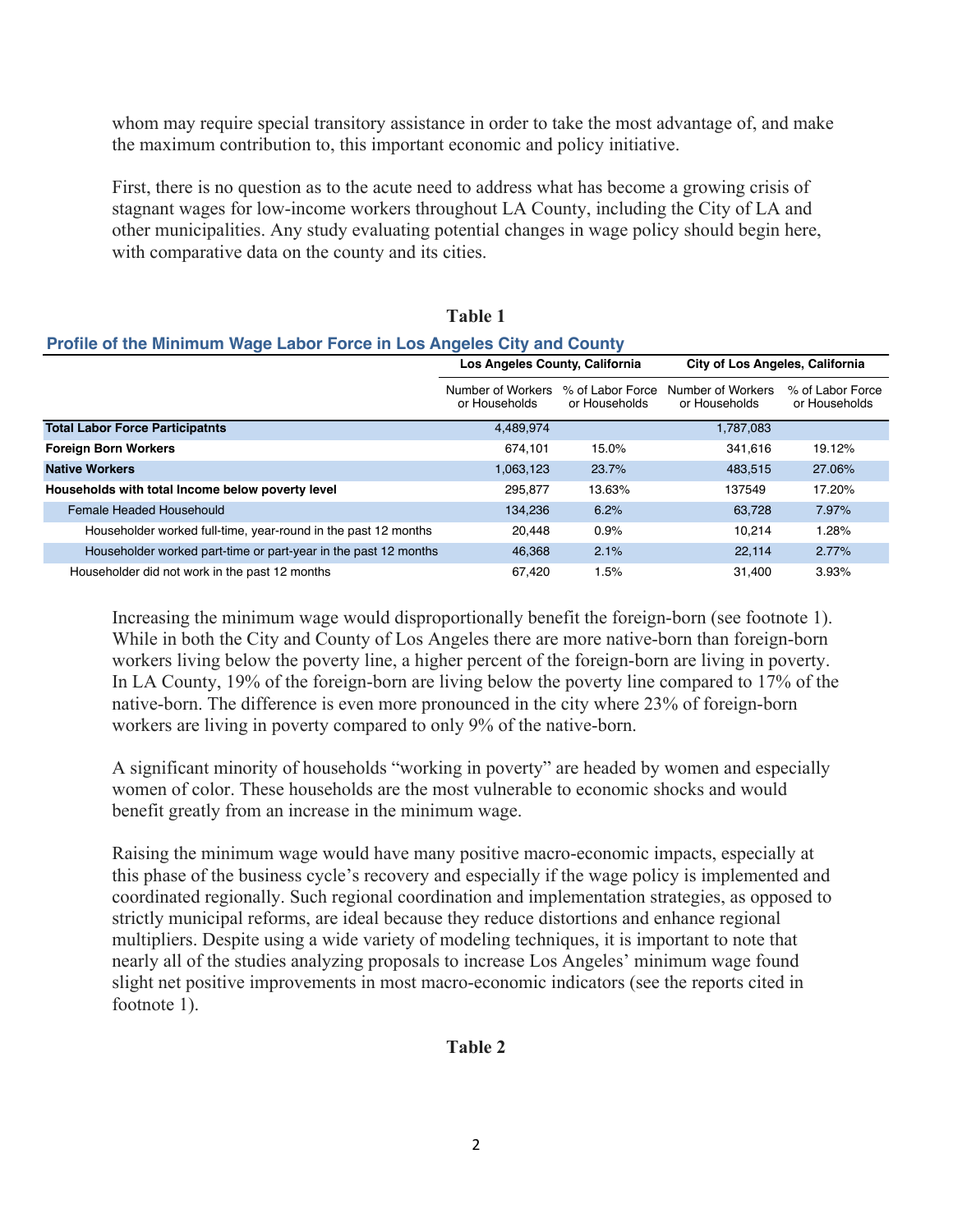|                                             |              |           | <b>Los Angeles County</b>                    |     | <b>Los Angeles City</b> |                |
|---------------------------------------------|--------------|-----------|----------------------------------------------|-----|-------------------------|----------------|
| <b>Firm Size</b>                            | <b>Firms</b> |           | Employees % of Establishments % of Employees |     | % of Establishments     | % of Employees |
| Total                                       | 249,625      | 3,661,816 |                                              |     |                         |                |
| Establishments with 1 to 4 employees        | 149,512      | 279,139   | 60%                                          | 8%  | 55%                     | 7%             |
| Establishments with 5 to 9 employees        | 40,538       | 277,509   | 16%                                          | 8%  | 15%                     | 7%             |
| Establishments with 10 to 19 employees      | 27,851       | 408,554   | 11%                                          | 11% | 10%                     | 10%            |
| Establishments with 20 to 49 employees      | 19,585       | 369,383   | 8%                                           | 10% | 7%                      | 9%             |
| Establishments with 50 to 99 employees      | 6,924        | 507,850   | 3%                                           | 14% | 3%                      | 15%            |
| Establishments with 100 to 249 employees    | 3,710        | 353,749   | 1%                                           | 10% | 2%                      | 13%            |
| Establishments with 250 to 499 employees    | 953          | 279,596   | 0.4%                                         | 8%  | 0.4%                    | 8%             |
| Establishments with 500 to 999 employees    | 330          | 338,860   | 0.1%                                         | 9%  | 0.1%                    | 7%             |
| Establishments with 1,000 employees or more | 222          | 651,315   | 0.1%                                         | 18% | 0.1%                    | 20%            |

## **Firms in Los Angeles City and County by Firm Size and Employees**

In addition to quantifying the macro impacts, the proposed study should examine workers' wages in relation to specific industries and firm sizes in order to crystalize the issues of adjustment that they may face. For the vast majority of firms there will be no major direct or indirect impacts which cannot be absorbed through a variety of means including slight price increases, new technology, and more in-depth employee training. In addition, increased payroll costs will be absorbed by the benefits of higher regional wages such as reduced turnover, more investment in worker skills, and the increased spending power of low-wage workers. Even many "small firms" are actually in high value-added sectors and are selling into high-income growth markets.

There is however a specific groups of small firms which will have the most severe challenges. Small, non corporate, minority/women owned firms selling into predominantly low-income markets will not be able to easily absorb the higher payroll costs through the benefits of higher wages (low price elasticity of product demand). Such firms may have very few options other than severely cutting back in employment or risking closure.

This is a valid concern, and something the study you are calling for should certainly address. Clearly some small businesses can readily afford a wage increase, but independently-owned, non-franchise businesses with low-income customers will have a much more difficult time absorbing the payroll costs of a government mandated wage increase.

It is not clear whether these kinds of businesses will benefit enough from increased sales, because their low-income customers will have more to spend, will offset the extra payroll expenses they'll face. One thing that might help is phasing in the wage increases for such businesses. This would allow time for the vast majority of their customer base's wages to increase, before they experience any increase in payroll costs.

This tiered timetable would be especially effective because while businesses with fewer than 10 employees make up the majority of businesses in L.A. County, only a small percentage of the workforce is employed in these businesses. According to the Economic Roundtable report *Los Angeles Rising* only about 10% of workers in the City of Los Angeles work in a business with fewer than 10 employees (see attached document and table 2). Of that 10% of the workforce, only a fraction would be minimum wage workers.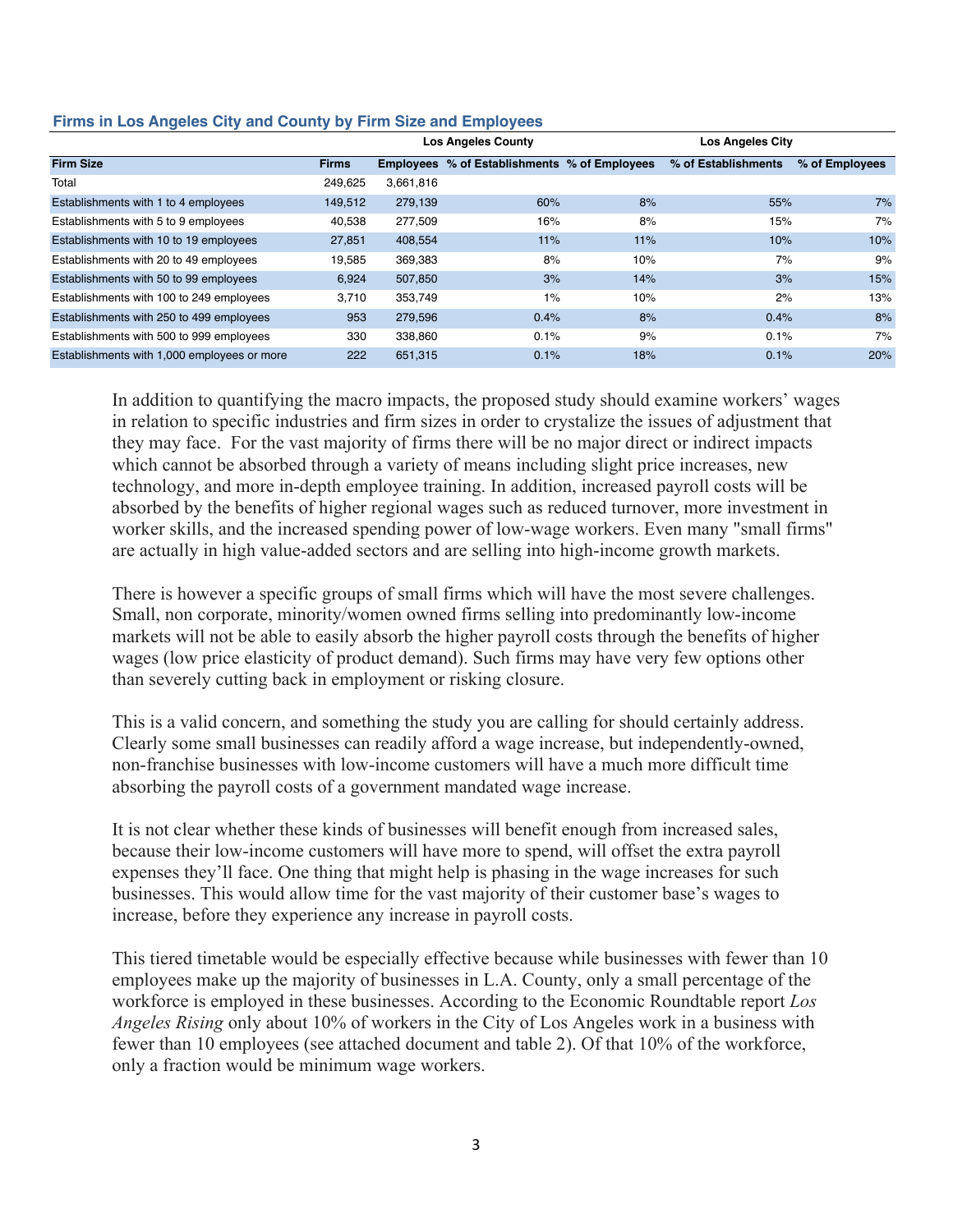So we must take very seriously the costs to mom-and-pop businesses, but we also must recognize that these firms employ only a small percentage of the county's workers. Of course these workers still deserve to be protected, and this is where something like a phase-in strategy might help. This is the kind of question your study should answer.

Transitional programs for small businesses – technical assistance, loans, etc. could be very helpful. To sustain wage increases, these businesses will have to increase their productivity. We can help them.

Ensuring more Los Angeles County residents receive the Earned Income Tax Credit (EITC) ---about \$5,000 a year in many cases—would tremendously help workers. Unfortunately, many of those eligible do not take advantage of the tax credit. This is a great opportunity we should talk about in tandem with our minimum wage discussion.

| Participation in and Funding for Government Services |                 |                           |  |  |
|------------------------------------------------------|-----------------|---------------------------|--|--|
|                                                      | <b>State</b>    | <b>Los Angeles County</b> |  |  |
| <b>Earned Income Tax Credit</b>                      |                 |                           |  |  |
| <b>Avalible Funds</b>                                | \$7,100,000,000 | \$2,157,100,000           |  |  |
| Patricipation rate                                   | 71%             | Estimated to be Under 80% |  |  |
| Participants                                         | 2,726,000       | 769,347                   |  |  |
| <b>Estimated Remander</b>                            | \$2,059,000,000 | \$431,420,000             |  |  |
| <b>CALFRESH</b>                                      |                 |                           |  |  |
| <b>Availble Funds</b>                                | \$7,600,000,000 | \$2,109,278,921           |  |  |
| Patricipation rate                                   | 63%             | 59%                       |  |  |
| Participants                                         | \$4,159,031.00  | \$1,157,679               |  |  |
| <b>Estimated Remander</b>                            | \$2,812,000,000 | \$864,804,358             |  |  |
| <b>California Alternative Rates for Energy</b>       |                 |                           |  |  |
| <b>Availble Funds</b>                                | \$1,500,000,000 | \$457,873,645             |  |  |
| Patricipation rate                                   | 97%             | 89%                       |  |  |
| Participants                                         | n/a             | n/a                       |  |  |
| <b>Estimated Remander</b>                            | \$45,000,000    | \$51,526,096              |  |  |
| <b>Total Remaning Funds</b>                          | \$4,916,000,000 | \$1,347,750,454           |  |  |

#### **Table 3**

# **Participation in and Funding for Government Services**

The EITC is not the only government program that can help minimum wage workers; especially those who work for small family-owned businesses and whose wage increases would be delayed by a phase-in strategy. While almost all eligible participants are enrolled in California's utilities discount program, CALFRESH has a much lower participation rate. In addition to pushing for a livable minimum wage and supporting small businesses in Los Angeles County, we should also be encouraging our counties low-income workers to access the resources that are available to them. This would allow the wages that they already earn to go further, and in many cases it would result in greater funding for the services and their providers.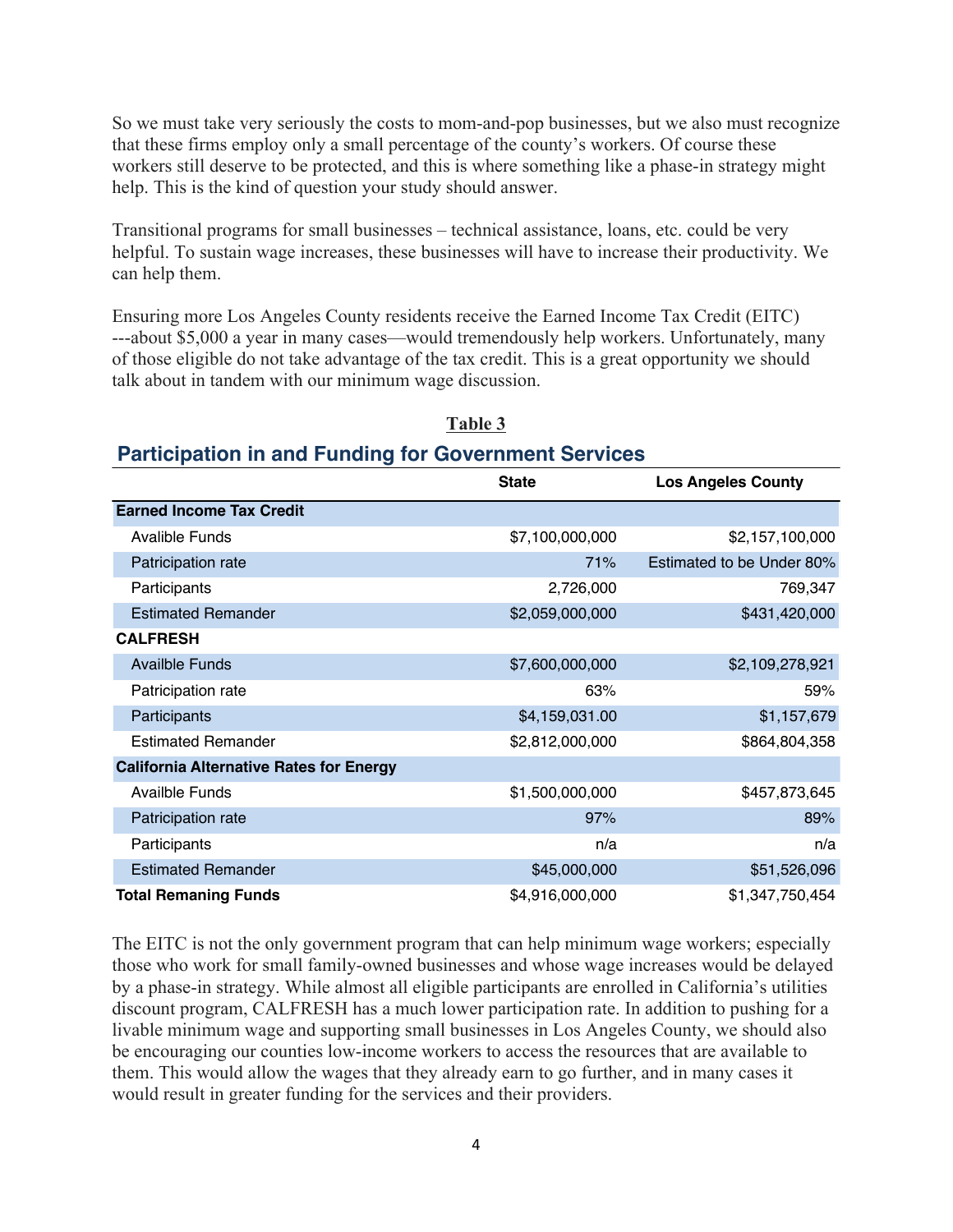Parallel to the discussion of a mandatory minimum wage increases should be a discussion of deferred action in Los Angeles County. President Obama's Deferred Action for Childhood Arrivals (DACA) program has had a significant impact on the wages of one LA County's most financially marginalized populations, and his Deferred Action for Parental Accountability (DAPA) program will have an even greater impact in the future.

#### **Table 4**

# **Economic Impact of DACA and DAPA in Los Angeles City and County**

|                                            | <b>Los Angeles County</b> | <b>City of Los Angeles</b> |
|--------------------------------------------|---------------------------|----------------------------|
| <b>Potentially Eligible Applicants</b>     | 466,000                   | 199,600                    |
| Labor Income Increase (Millions \$)        | \$1,642                   | \$703                      |
| Total New Tax Revenue (Millions \$)        | \$1,130                   | \$484                      |
| <b>Personal Taxes</b>                      | \$268                     | \$115                      |
| <b>Business Taxes</b>                      | \$480                     | \$206                      |
| <b>Sales Taxes</b>                         | \$381                     | \$163                      |
| <b>Total Employment Growth (Thousands)</b> | 38.5                      | 16.5                       |
| <b>Direct Employment Gain</b>              | 21.3                      | 9.1                        |
| <b>Indirect Employment Gain</b>            | 7.8                       | 3.3                        |
| <b>Induced Employment Gain</b>             | 9.5                       | 4.1                        |

If both programs reach full enrollment, we estimate that Los Angeles County's 466,000 DAPA and DACA beneficiaries will experience a collective wage increase of between \$1.6 and \$3 billion dollars. Assuming these beneficiaries work forty hours a week, this wage increase would constitute and increase of between \$1.68 and \$3.09 an hour. Market forces rather than a government mandate would drive this wage increase. Given work permits, undocumented workers would be able to earn the true market value of their labor, either through negotiating better wages with their employer or moving to a better paying position.

For the small business owners that currently employ potential DACA and DAPA beneficiaries, this wage increase would effectively lessen the economic shock of a minimum wage hike. DACA and DAPA related wage growth would create a de-facto tiered wage growth timeline. The businesses serving DACA and DAPA beneficiaries would benefit from their increased spending power, and if those businesses employed DACA and DAPA beneficiaries this increased revenue may help them absorb the increased payroll costs of DACA and DAPA and those of an eventually minimum wage increase.

Conclusion:

- 1) Onwards with Wage Increase
- 2) Create special program for particular small businesses